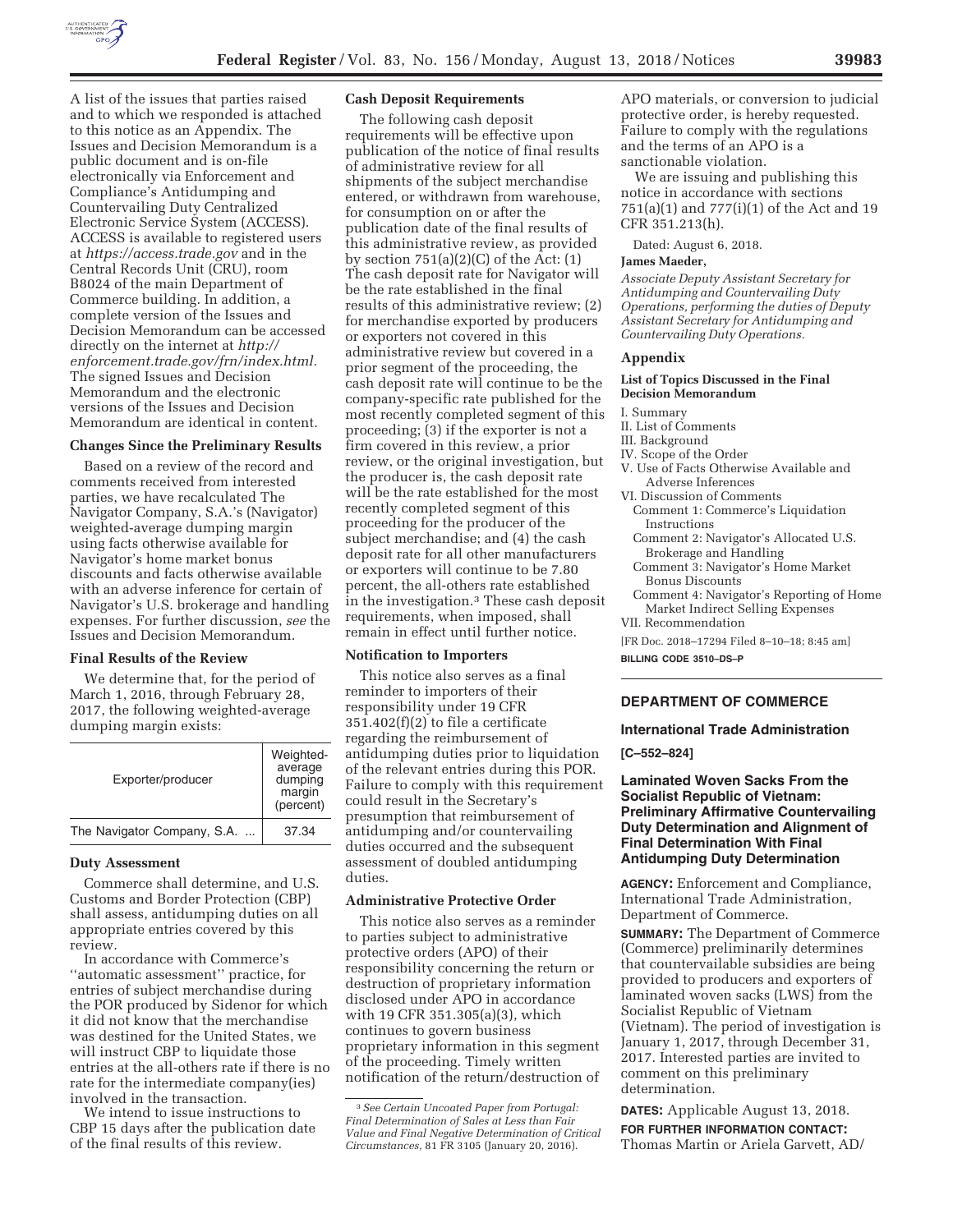CVD Operations, Office IV, Enforcement and Compliance, International Trade Administration, U.S. Department of Commerce, 1401 Constitution Avenue NW, Washington, DC 20230; telephone: 202–482–3936 or 202–482–3609, respectively.

### **SUPPLEMENTARY INFORMATION:**

## **Background**

This preliminary determination is made in accordance with section 703(b) of the Tariff Act of 1930, as amended (the Act). Commerce published the notice of initiation of this investigation on April 3, 2018.1 On May 17, 2018, Commerce published its postponement of the deadline for the preliminary determination of the investigation for the full 130 days permitted under section  $703(c)(1)(A)$  of the Act and 19 CFR 351.205(b)(2) until August 6, 2018.2

For a complete description of the events that followed the initiation of this investigation, *see* the Preliminary Decision Memorandum.3 A list of topics discussed in the Preliminary Decision Memorandum is included as Appendix II to this notice. The Preliminary Decision Memorandum is a public document and is on file electronically via Enforcement and Compliance's Antidumping (AD) and Countervailing Duty (CVD) Centralized Electronic Service System (ACCESS). ACCESS is available to registered users at *http:// access.trade.gov,* and is available to all parties in the Central Records Unit, Room B8024 of the main Department of Commerce building. In addition, a complete version of the Preliminary Decision Memorandum can be accessed directly at *http://enforcement.trade.gov/ frn/.* The signed and electronic versions of the Preliminary Decision Memorandum are identical in content.

### **Scope of the Investigation**

The products covered by this investigation are laminated woven sacks from Vietnam. For a complete description of the scope of this investigation, *see* Appendix I.

### **Scope Comments**

In accordance with the preamble to Commerce's regulations, we set aside a period of time in our *Initiation Notice*  for parties to raise issues regarding product coverage and encouraged all parties to submit comments within 20 calendar days of the signature date of that notice. We received several comments concerning the scope of the AD and CVD investigations of LWS from Vietnam.

We are currently evaluating the scope comments filed by interested parties. We intend to issue our preliminary decision regarding the scope of the AD and CVD investigations in the preliminary determination of the companion AD investigation, which is due for signature on October 3, 2018. We will incorporate the scope decisions from the AD investigation into the scope of the final CVD determination after considering any relevant comments submitted in case and rebuttal briefs.

# **Methodology**

Commerce is conducting this investigation in accordance with section 701 of the Act. For each of the subsidy programs found countervailable, we preliminarily determine that there is a subsidy, *i.e.,* a financial contribution by an ''authority'' that confers a benefit on the recipient, and that the subsidy is specific.4 For a full description of the methodology underlying our preliminary conclusions, *see* the Preliminary Decision Memorandum.

### **Alignment**

As noted in the Preliminary Decision Memorandum, in accordance with section 705(a)(1) of the Act and 19 CFR 351.210(b)(4), Commerce is aligning the final CVD determination in this investigation with the final determination in the companion AD investigation of LWS from Vietnam, based on a request made by Laminated Woven Sacks Fair Trade Coalition (the Coalition) and its individual members Polytex Fibers Corporation and ProAmpac Holdings Inc., (the petitioners).5 Consequently, the final CVD determination will be issued on the same date as the final AD determination, which is currently

scheduled to be issued no later than December 17, 2018.6

### **All-Others Rate and Preliminary Determination**

With respect to the all-others rate, section 705(c)(5)(A) of the Act provides that if the countervailable subsidy rates established for all exporters and producers individually investigated are determined entirely in accordance with section 776 of the Act, Commerce may use any reasonable method to establish an all-others rate for exporters and producers not individually investigated.

In this investigation, Commerce calculated individual estimated countervailable subsidy rates for Duong Vinh Hoa Packaging Company Ltd (DVH) and Xinsheng Plastic Industry Co Ltd (Xinsheng) that are not zero, *de minimis,* or based entirely on facts otherwise available. Commerce calculated the all-others rate using a weighted average of the individual estimated subsidy rates calculated for the examined respondents using each company's publicly-ranged values for the merchandise under consideration.7

Commerce summarizes its preliminary countervailable subsidy rates in the table below:

| Producer/exporter                                                        | Subsidy rate<br>(percent) |
|--------------------------------------------------------------------------|---------------------------|
| Duong Vinh Hoa Packaging<br>Company Limited<br>Xinsheng Plastic Industry | 3.24                      |
| Co., Ltd.                                                                | 6.15                      |
| All-Others                                                               | 5.19                      |

### **Suspension of Liquidation**

In accordance with section 703(d)(1)(B) and (d)(2) of the Act, Commerce will direct U.S. Customs and

6*See Laminated Woven Sacks from the Socialist Republic of Vietnam: Postponement of Preliminary Determination in the Less-Than-Fair-Value Investigation,* 83 FR 36876 (July 31, 2018).

7With two respondents under examination, Commerce normally calculates (A) a weightedaverage of the estimated subsidy rates calculated for the examined respondents; (B) a simple average of the estimated subsidy rates calculated for the examined respondents; and (C) a weighted-average of the estimated subsidy rates calculated for the examined respondents using each company's publicly-ranged U.S. sale quantities for the merchandise under consideration. Commerce then compares (B) and (C) to (A) and selects the rate closest to (A) as the most appropriate rate for all other producers and exporters. *See, e.g., Ball Bearings and Parts Thereof from France, Germany, Italy, Japan, and the United Kingdom: Final Results of Antidumping Duty Administrative Reviews, Final Results of Changed-Circumstances Review, and Revocation of an Order in Part,* 75 FR 53661, 53663 (September 1, 2010). As complete publicly ranged sales data was available, Commerce based the allothers rate on the publicly ranged sales data of the mandatory respondents. For a complete analysis of the data, please see the All-Others' Rate Calculation Memorandum.

<sup>1</sup>*See Laminated Woven Sacks from the Socialist Republic of Vietnam: Initiation of Countervailing Duty Investigation,* 83 FR 14253 (April 3, 2018) *(Initiation Notice).* 

<sup>2</sup>*See Countervailing Duty Investigation of Laminated Woven Sacks from the Socialist Republic of Vietnam: Postponement of Preliminary Determination,* 83 FR 22953 (May 17, 2018).

<sup>3</sup>*See* Memorandum, ''Decision Memorandum for the Preliminary Affirmative Determination: Countervailing Duty Investigation of Laminated Woven Sacks from the Socialist Republic of Vietnam,'' dated concurrently with, and hereby adopted by, this notice (*Preliminary Decision Memorandum*).

<sup>4</sup>*See* sections 771(5)(B) and (D) of the Act regarding financial contribution; section 771(5)(E) of the Act regarding benefit; and section 771(5A) of the Act regarding specificity.

<sup>5</sup>*See* Letter from the petitioners, ''Investigation of Laminated Woven Sacks from the Socialist Republic of Vietnam: Petitioners' Alignment Request,'' dated July 13, 2018.